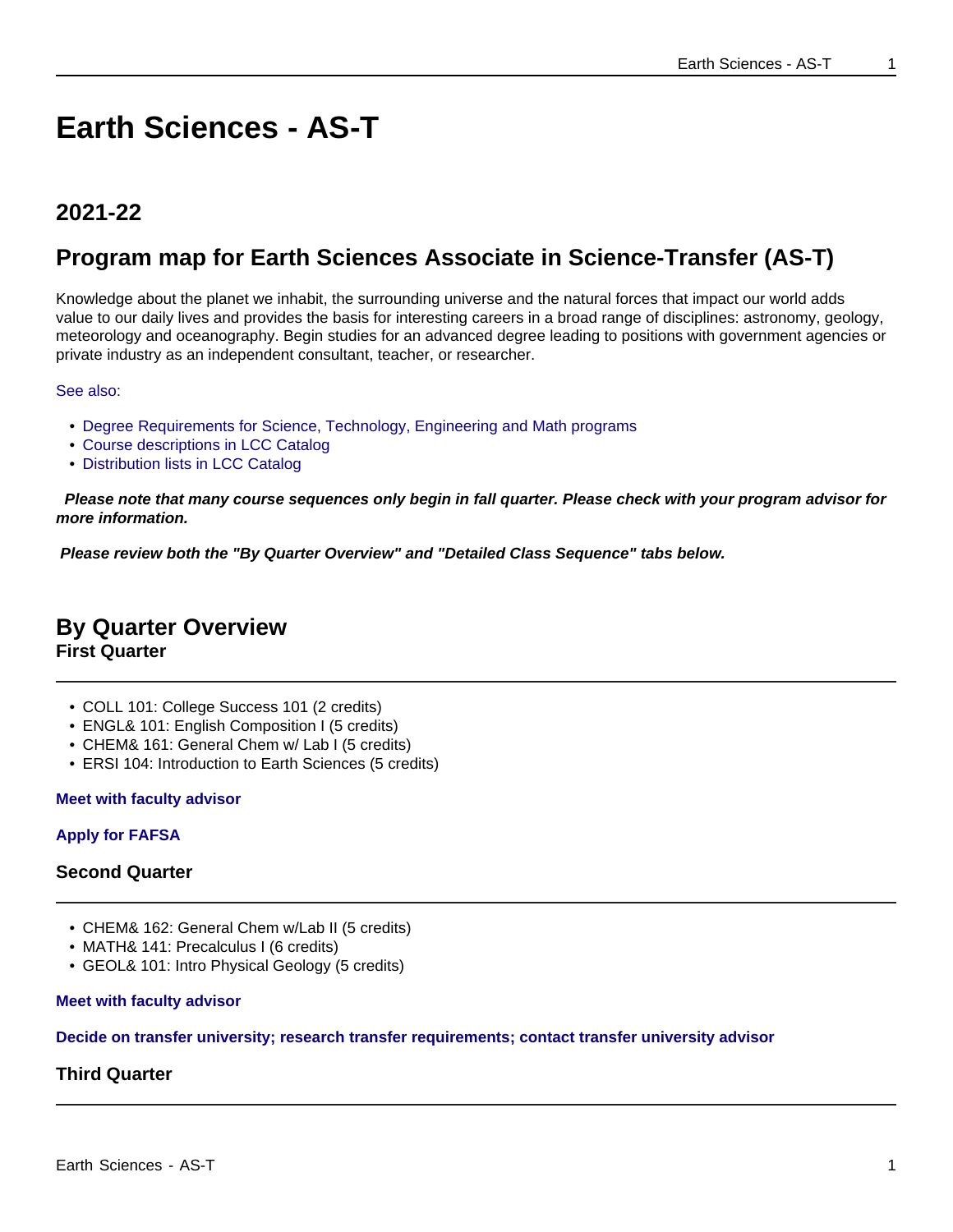- CHEM& 163: General Chem w/Lab III (5 credits)
- SOC& 101: Intro to Sociology (5 credits)
- MATH& 142: Precalculus II (5 credits)

#### **Meet with faculty advisor**

#### **Fourth Quarter**

- PHYS& 221: Engr Physics I w/Lab (5 credits)
- HIST& 126: World Civilization I (5 credits)
- MATH& 151: Calculus I (5 credits)

#### **Meet with faculty advisor**

#### **Apply for FAFSA**

**Contact transfer university advisor**

#### **Apply to transfer university**

#### **Fifth Quarter**

- PHYS& 222: Engr Physics II w/Lab (5 credits)
- MATH& 152: Calculus II (5 credits)
- HIST& 127: World Civilization II (5 credits)

#### **Meet with faculty advisor**

#### **Apply for Spring graduation**

#### **Sixth Quarter**

- PHYS& 223: Engr Physics III w/Lab (5 credits)
- MATH& 153: Calculus III (5 credits)
- OCEA& 101: Intro to Oceanography (5 credits)

#### **Spring Graduation**

## **Detailed Class Sequence**

### **1. College Success**

COLL 101: College Success 101 (2 credits)

#### **2. Communications Requirement**

#### ENGL& 101: English Comp I (5 credits)

• Prerequisites: College level reading and writing skills or completion of ENGL 099 or TECH 105 with a grade of C or better.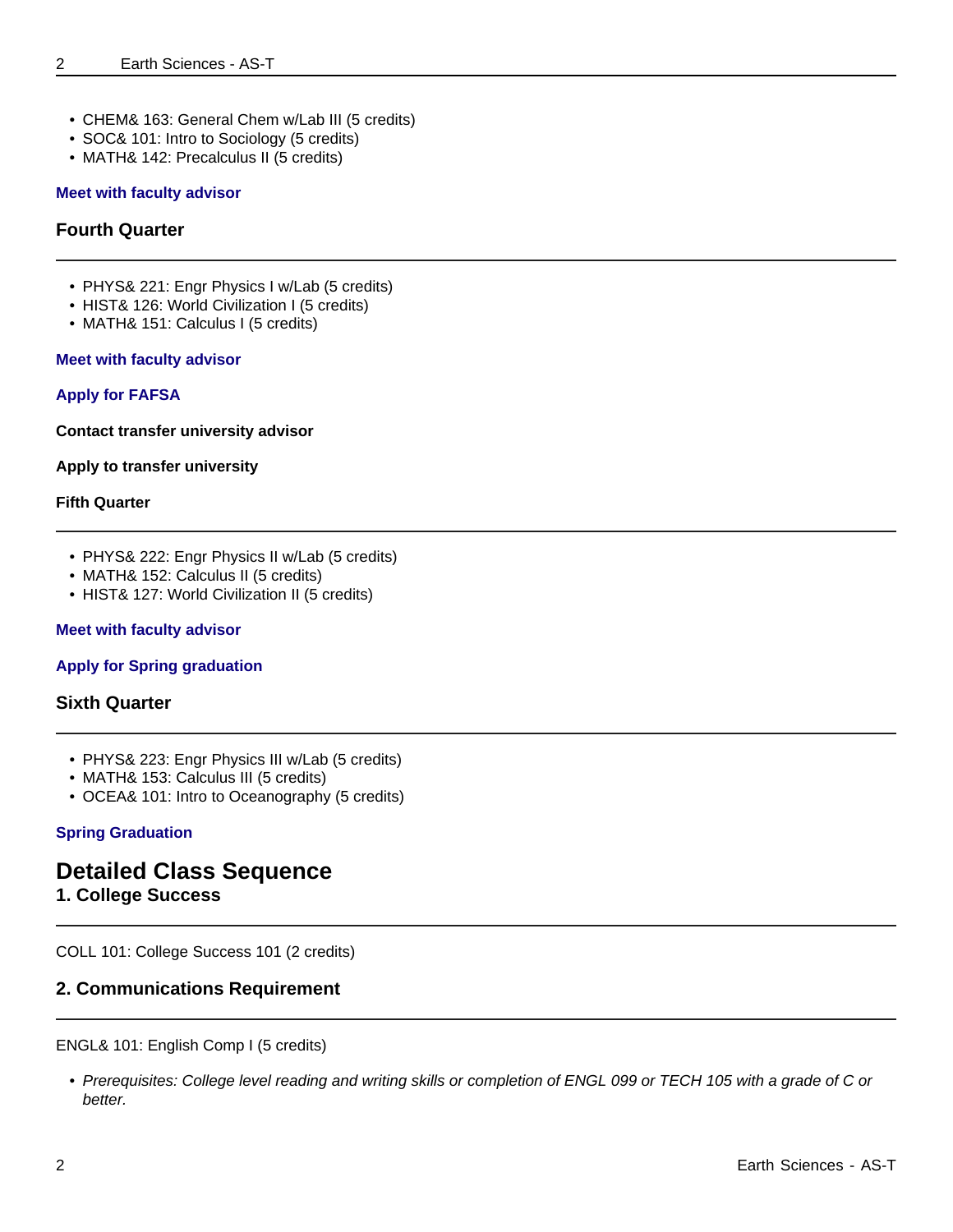## **3. Chem Pre-Major Requirement**

CHEM& 161: General Chemistry w/ Lab I (5 credits)

• Prerequisites: CHEM& 100 or high school chemistry and MATH 098.

## **4. Geo Pre-Major Requirement**

ERSI 104: Intro to Earth Sciences (5 credits)

## **5. Chem Pre-Major Requirement**

CHEM& 162: General Chemistry w/ Lab II (5 credits)

• Prerequisites: CHEM& 161

### **6. Elective**

MATH& 141: Precalculus I (6 credits)

• Prerequisites: C or better in MATH 098, B or better in ABE 092, or placement.

## **7. Geo Pre-Major Requirement**

GEOL& 101: Intro to Physical Geology (5 credits)

## **8. Chem Pre-Major Requirement**

CHEM& 163: General Chemistry w/ Lab III (5 credits)

• Prerequisites: CHEM& 162

## **9. Humanities/Social Science Requirement**

SOC& 101: Intro to Sociology (5 credits)

#### **10. Elective**

MATH& 142: Precalculus II (5 credits)

• Prerequisites: C or better in MATH& 141.

## **11. Physics Pre-Major Requirement**

PHYS& 221: Engineering Physics I w/ Lab (5 credits)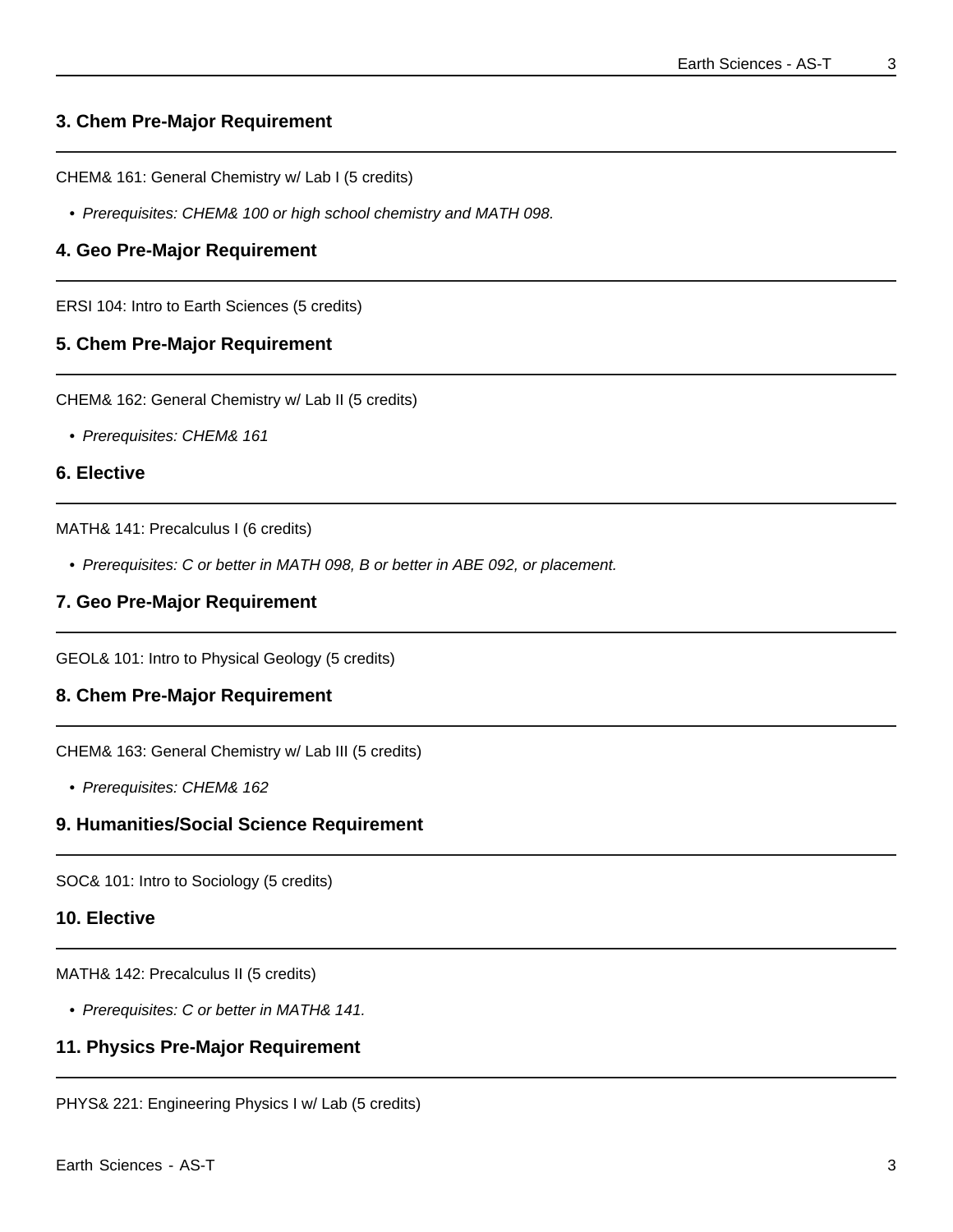• Prerequisites: Completion of or concurrent enrollment in MATH& 151 or instructor permission.

### **12. Humanities/Social Science Requirement**

HIST& 126: World Civilization I (5 credits)

#### **13. Quantitative Requirement**

MATH& 151: Calculus I (5 credits)

• Prerequisites: MATH& 142 with a grade of C or better.

#### **14. Physics Pre-Major Requirement**

PHYS& 222: Engineering Physics II w/ Lab (5 credits)

• Prerequisites: PHYS& 221, MATH& 152 or instructor permission.

#### **15. Quantitative Requirement**

MATH& 152: Calculus II (5 credits)

• Prerequisite: MATH& 151 with a grade of C or better.

### **16. Humanities/Social Sciences Requirement**

HIST& 127: World Civilization II (5 credits)

#### **17. Physics Pre-Major Requirement**

PHYS& 223: Engineering Physics III w/ Lab (5 credits)

• Prerequisites: PHYS& 222 or instructor permission.

#### **18. Math Pre-Major Requirement**

MATH& 153: Calculus III (5 credits)

• Prerequisite: MATH& 152 with a grade of C or better.

#### **19. Geo Pre-Major Requirement**

OCEA& 101: Intro to Oceanography (5 credits)